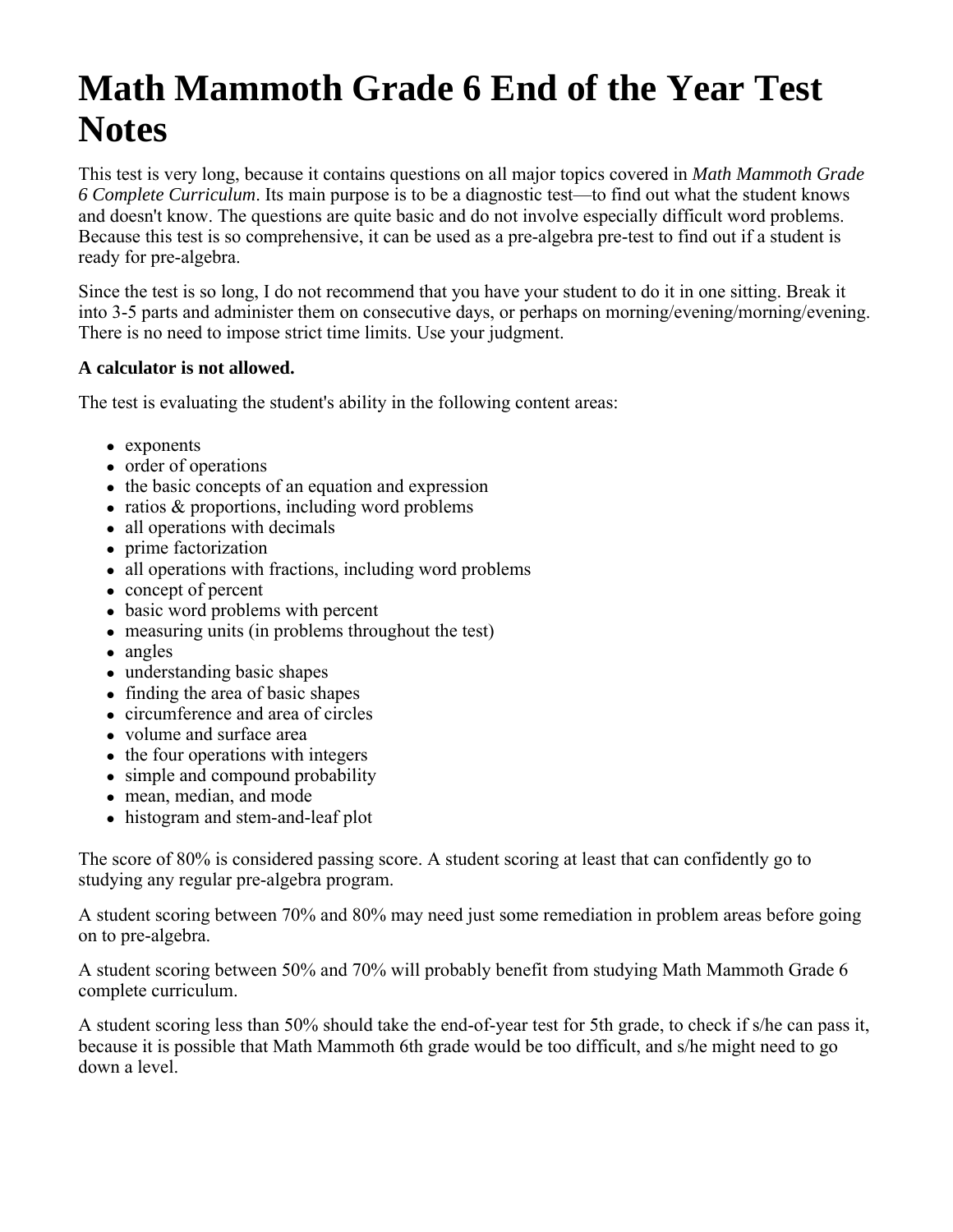# **Grading**

|                                             |                               | Question # Max. points Student score |  |
|---------------------------------------------|-------------------------------|--------------------------------------|--|
| <b>The Basic Operations and Place Value</b> |                               |                                      |  |
| 1                                           | 6 points                      |                                      |  |
| $\overline{2}$                              | 4 points                      |                                      |  |
| 3                                           | 8 points                      |                                      |  |
| $\overline{4}$                              | 3 points                      |                                      |  |
| 5                                           | 2 points                      |                                      |  |
| 6                                           | 2 points                      |                                      |  |
| 7                                           | 4 points                      |                                      |  |
|                                             | subtotal                      | /29                                  |  |
|                                             | <b>Ratios and Proportions</b> |                                      |  |
| 8                                           | 4 points                      |                                      |  |
| 9                                           | 4 points                      |                                      |  |
| 10                                          | 4 points                      |                                      |  |
| 11                                          | 4 points                      |                                      |  |
| 12                                          | 4 points                      |                                      |  |
| 13                                          | 2 points                      |                                      |  |
| 14                                          | 4 points                      |                                      |  |
| 15                                          | 3 points                      |                                      |  |
|                                             | subtotal                      | /29                                  |  |
|                                             | <b>Decimals</b>               |                                      |  |
| 16                                          | 4 points                      |                                      |  |
| 17                                          | 3 points                      |                                      |  |
| 18                                          | 2 points                      |                                      |  |
| 19                                          | 6 points                      |                                      |  |
| 20                                          | 3 points                      |                                      |  |
| 21                                          | 6 points                      |                                      |  |
| 22                                          | 6 points                      |                                      |  |
| 23                                          | 6 points                      |                                      |  |
| 24                                          | 3 points                      |                                      |  |
| 25                                          | 3 points                      |                                      |  |
| 26                                          | 2 points                      |                                      |  |
| 27                                          | 4 points                      |                                      |  |
| 28                                          | 3 points                      |                                      |  |
| 29                                          | 4 points                      |                                      |  |
| 30                                          | 4 points                      |                                      |  |
| 31                                          | 3 points                      |                                      |  |
| 32                                          | 3 points                      |                                      |  |
|                                             | subtotal                      | /65                                  |  |

|                |                      | Question # Max. points Student score |  |
|----------------|----------------------|--------------------------------------|--|
|                | <b>Number Theory</b> |                                      |  |
| 33             | 2 points             |                                      |  |
| 34             | 6 points             |                                      |  |
| 35             | 6 points             |                                      |  |
| 36             | 2 points             |                                      |  |
| 37             | 2 points             |                                      |  |
|                | subtotal             | /18                                  |  |
|                | <b>Fractions</b>     |                                      |  |
| 38             | 4 points             |                                      |  |
| 39             | 4 points             |                                      |  |
| 40             | 4 points             |                                      |  |
| 41             | 2 points             |                                      |  |
| 42             | 3 points             |                                      |  |
| 43             | 4 points             |                                      |  |
| 44             | 3 points             |                                      |  |
| 45             | 2 points             |                                      |  |
| 46             | 4 points             |                                      |  |
| 47             | 3 points             |                                      |  |
| 48             | 4 points             |                                      |  |
|                | subtotal             | /37                                  |  |
| <b>Percent</b> |                      |                                      |  |
| 49             | 12 points            |                                      |  |
| 50             | 4 points             |                                      |  |
| 51             | 2 points             |                                      |  |
| 52             | 2 points             |                                      |  |
| 53             | 2 points             |                                      |  |
| 54             | 2 points             |                                      |  |
| 55             | 2 points             |                                      |  |
| 56             | 2 points             |                                      |  |
| 57             | 2 points             |                                      |  |
|                | subtotal             | /30                                  |  |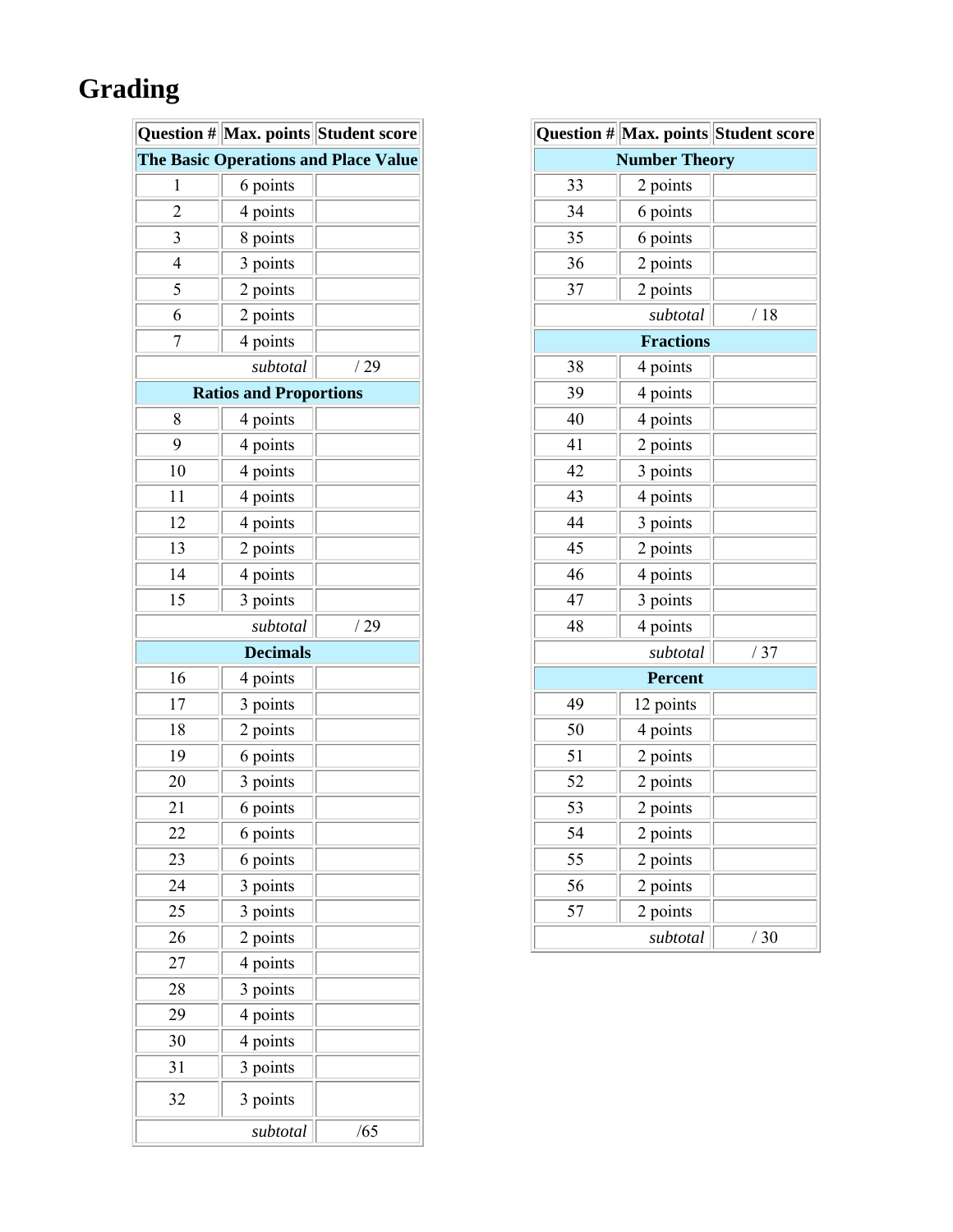|                 |          | Question # Max. points Student score |
|-----------------|----------|--------------------------------------|
| <b>Geometry</b> |          |                                      |
| 58              | 2 points |                                      |
| 59              | 4 points |                                      |
| 60              | 2 points |                                      |
| 61              | 2 points |                                      |
| 62              | 2 points |                                      |
| 63              | 2 points |                                      |
| 64              | 3 points |                                      |
| 65              | 3 points |                                      |
| 66              | 3 points |                                      |
|                 | subtotal | /23                                  |

|     |                                     | Question # Max. points Student score |
|-----|-------------------------------------|--------------------------------------|
|     |                                     |                                      |
| 67  | 2 points                            |                                      |
| 68  | 4 points                            |                                      |
| 69  | 8 points                            |                                      |
| 70  | 6 points                            |                                      |
| 71  | 6 points                            |                                      |
| 72  | 6 points                            |                                      |
| 73  | 4 points                            |                                      |
|     | subtotal                            | /36                                  |
|     | <b>Statistics &amp; Probability</b> |                                      |
| 74  | 3 points                            |                                      |
| 75  | 2 points                            |                                      |
| 76  | 6 points                            |                                      |
| 77a | 1 point                             |                                      |
| 77b | 1 point                             |                                      |
| 77c | 2 points                            |                                      |
| 78  | 4 points                            |                                      |
| 79  | 2 points                            |                                      |
|     | subtotal                            | /21                                  |
|     |                                     |                                      |
|     | <b>TOTAL</b>                        | /288                                 |

The total is 288 points. A score of 230 points is 80%.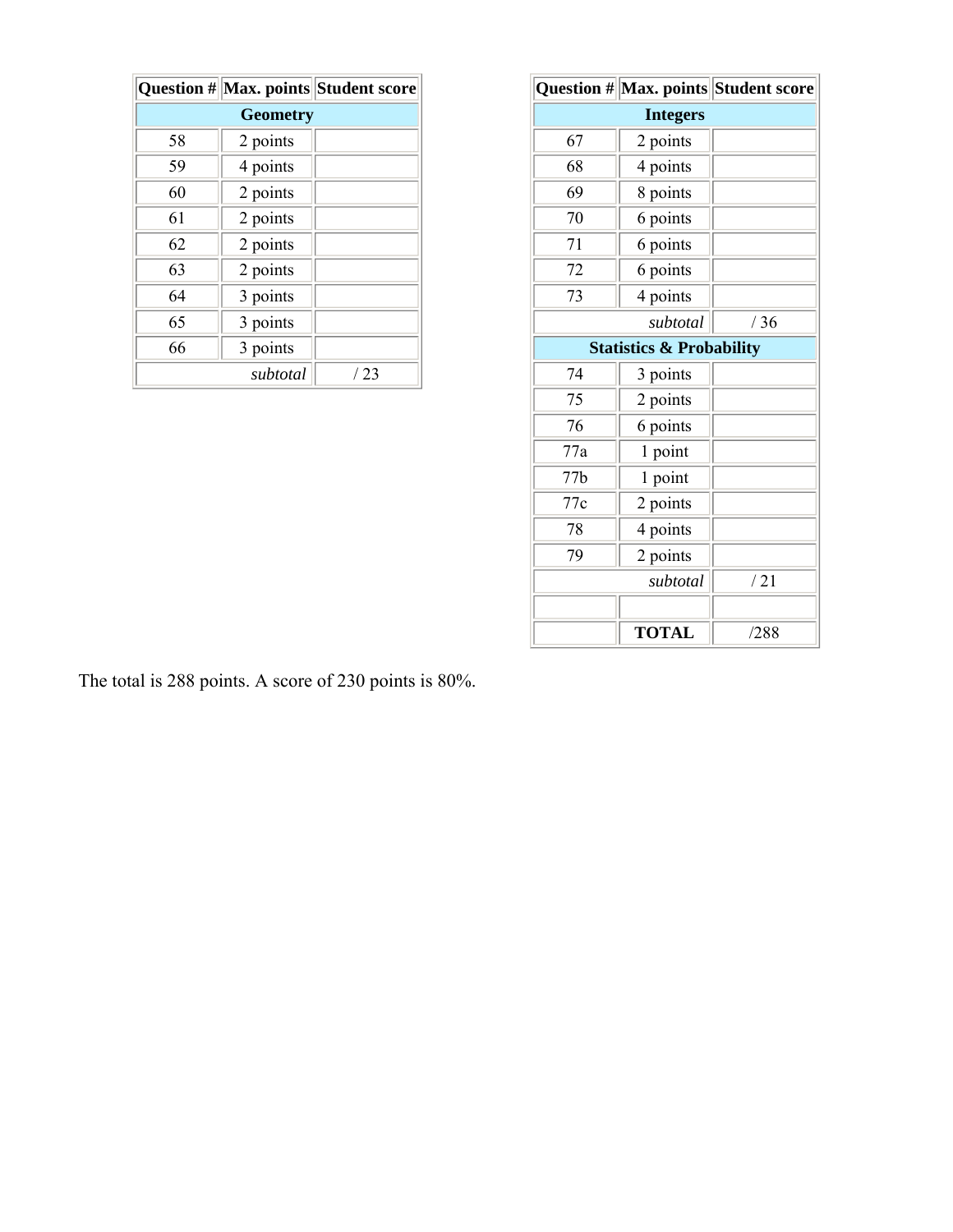# **Math Mammoth End of the Year Test - Grade 6**

## **The Basic Operations and Place Value**

1. Solve.

| <b>a.</b> $5^2$  | <b>b.</b> $10^4$ |
|------------------|------------------|
| c. $1^5$         | <b>d.</b> $2^4$  |
| <b>e.</b> $10^2$ | f. $3^3$         |

2. **a.** The area of a square is 100 m2. What is its perimeter?

**b.** The volume of a cube is 27 cubic inches. How long is its side?

#### 3. Calculate in the correct order.

| <b>a.</b> $120 + 3 \times 10$ | <b>b.</b> $2^3 \div 2 + 5$                              |
|-------------------------------|---------------------------------------------------------|
|                               |                                                         |
|                               |                                                         |
| c. $40 - (2 + 4)^2$           | <b>d.</b> $\frac{30 \times 50}{10 - 5} \times (15 + 5)$ |
|                               |                                                         |

4. Write as numbers.

- **a.** 5 billion, 80 million, 7 thousand
- **b.** 6 trillion, 392 million, five hundred
- **c.** 9 trillion, 20 billion, 154 million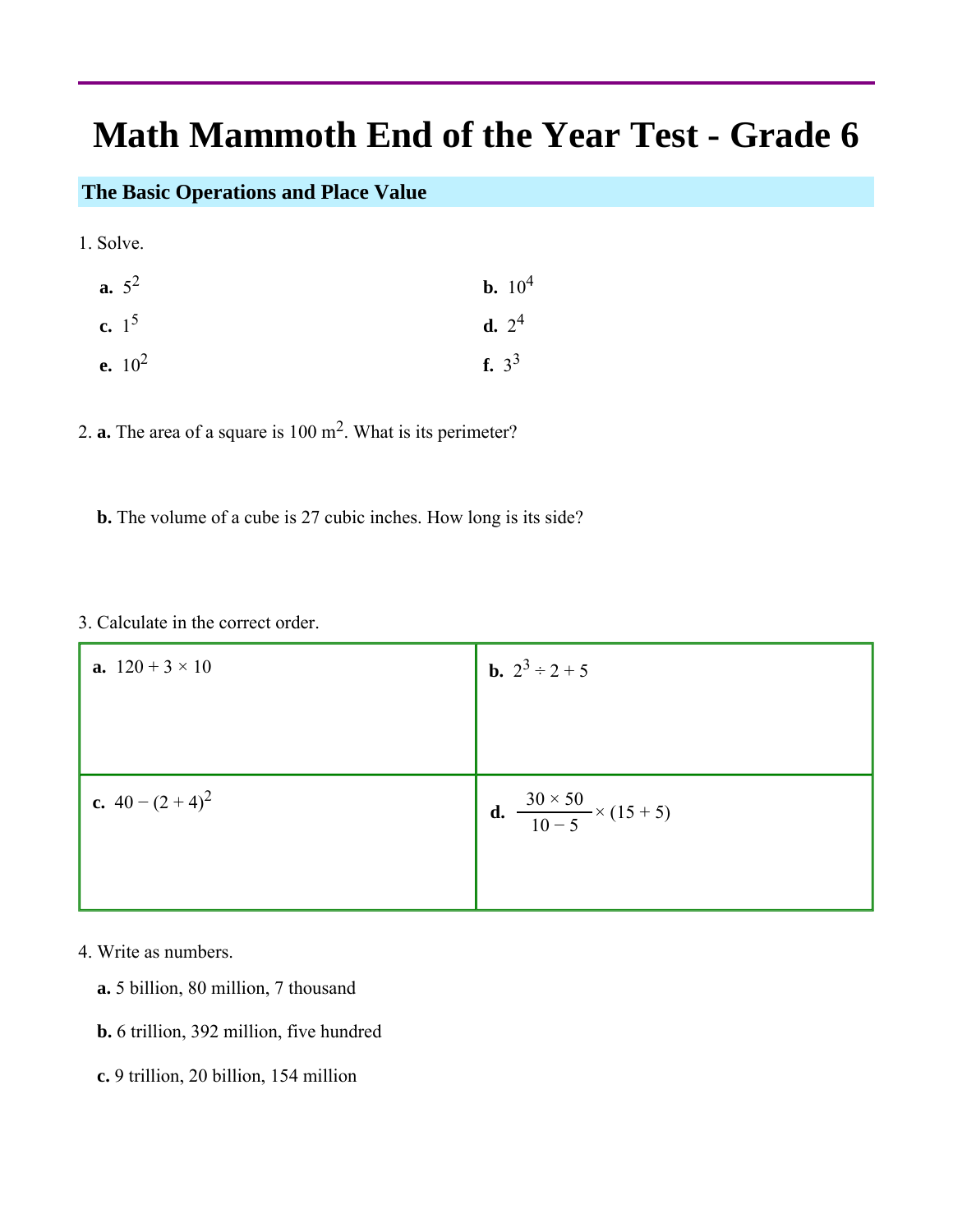- 5. Write in normal form (as a number).
	- **a.**  $2 \times 10^5 + 9 \times 10^4 + 7 \times 10^2$
	- **b.**  $9 \times 10^8 + 5 \times 10^6 + 3 \times 10^5$
- 6. Evaluate the expressions when the value of the variable is given.

| <b>a.</b> $3x + 8$ when $x = 6$ | 40<br><b>b.</b> $\frac{40}{y} \times 12$ when $y = 8$ |
|---------------------------------|-------------------------------------------------------|
|                                 |                                                       |

7. Solve the equations. You can just think logically!

| <b>a.</b> $800 + x = 920$ | <b>b.</b> $x - 250 = 250$     |
|---------------------------|-------------------------------|
|                           |                               |
|                           |                               |
|                           |                               |
| c. $6x = 420$             | <b>d.</b> $\frac{x}{9} = 800$ |
|                           |                               |
|                           |                               |
|                           |                               |

## **Ratios and Proportions**

- 8. Simplify the ratios.
- **a.** 2:6 **b.** 9 balls to 12 triangles **c.** 200 g to 2 kg **d.** 15:21
- 9. Fill in the missing numbers to form equivalent rates.

**a.** 
$$
\frac{7 \text{ km}}{30 \text{ min}} = \frac{15 \text{ min}}{15 \text{ min}} = \frac{45 \text{ min}}{45 \text{ min}}
$$
 **b.**  $\frac{\$96}{8 \text{ hr}} = \frac{2 \text{ hr}}{2 \text{ hr}} = \frac{10 \text{ hr}}{10 \text{ hr}}$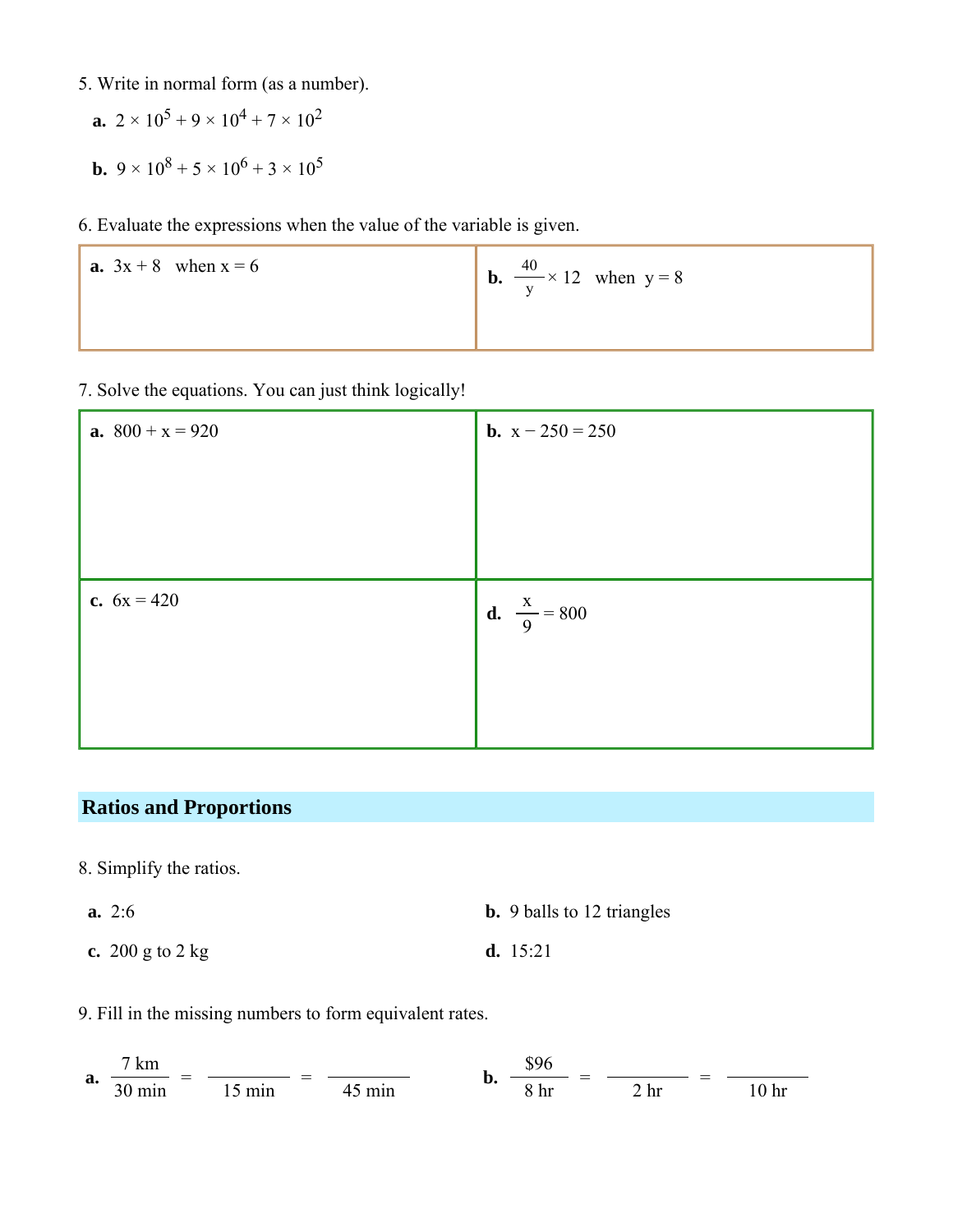10. Eileen mixes juice concentrate and water in the ratio of 2:5, to get diluted juice. She uses 80 ml of juice concentrate.

How much water will she need?

How much diluted juice will she get?

11. Solve the following proportions. Give your answer as a mixed number.

| <b>a.</b> $\frac{x}{5} = \frac{7}{3}$ | <b>b.</b> $\frac{11}{214} = \frac{2}{M}$ |
|---------------------------------------|------------------------------------------|
|                                       |                                          |
|                                       |                                          |
|                                       |                                          |
|                                       |                                          |
|                                       |                                          |

12. Solve. Show your work.

 Harry can swim 20 laps in a pool in 18 minutes (swimming at a constant speed). How many laps could he swim in 45 minutes? (Swimming with the same speed.)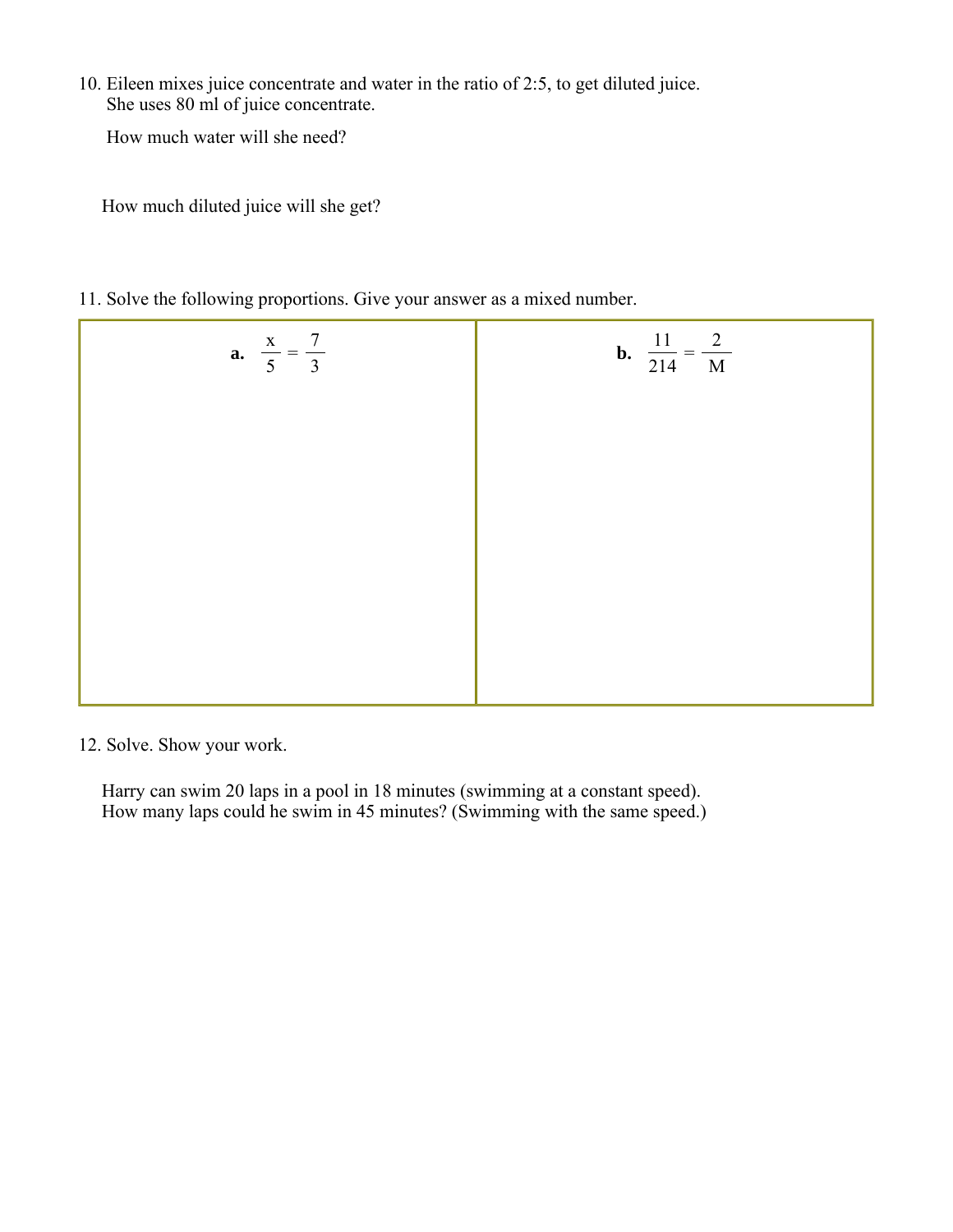13. Write a proportion. *You do not have to solve it. Just write the proportion*

 To purchase 600 bales of hay costs \$3,300. How may bales would you get with \$2,500?

 $\frac{1}{2}$  =  $\frac{1}{2}$ 

- 14. A car can go 80 km on 7 liters of gasoline (traveling with constant speed).
	- **a.** How many liters of gasoline would the car need for a trip of 54 km?

**b.** How far can the car travel on 18 liters of gasoline?

15. A rectangle's length and width are in the ratio of 2:5, and its perimeter is 140 cm. What are the rectangle's length and width?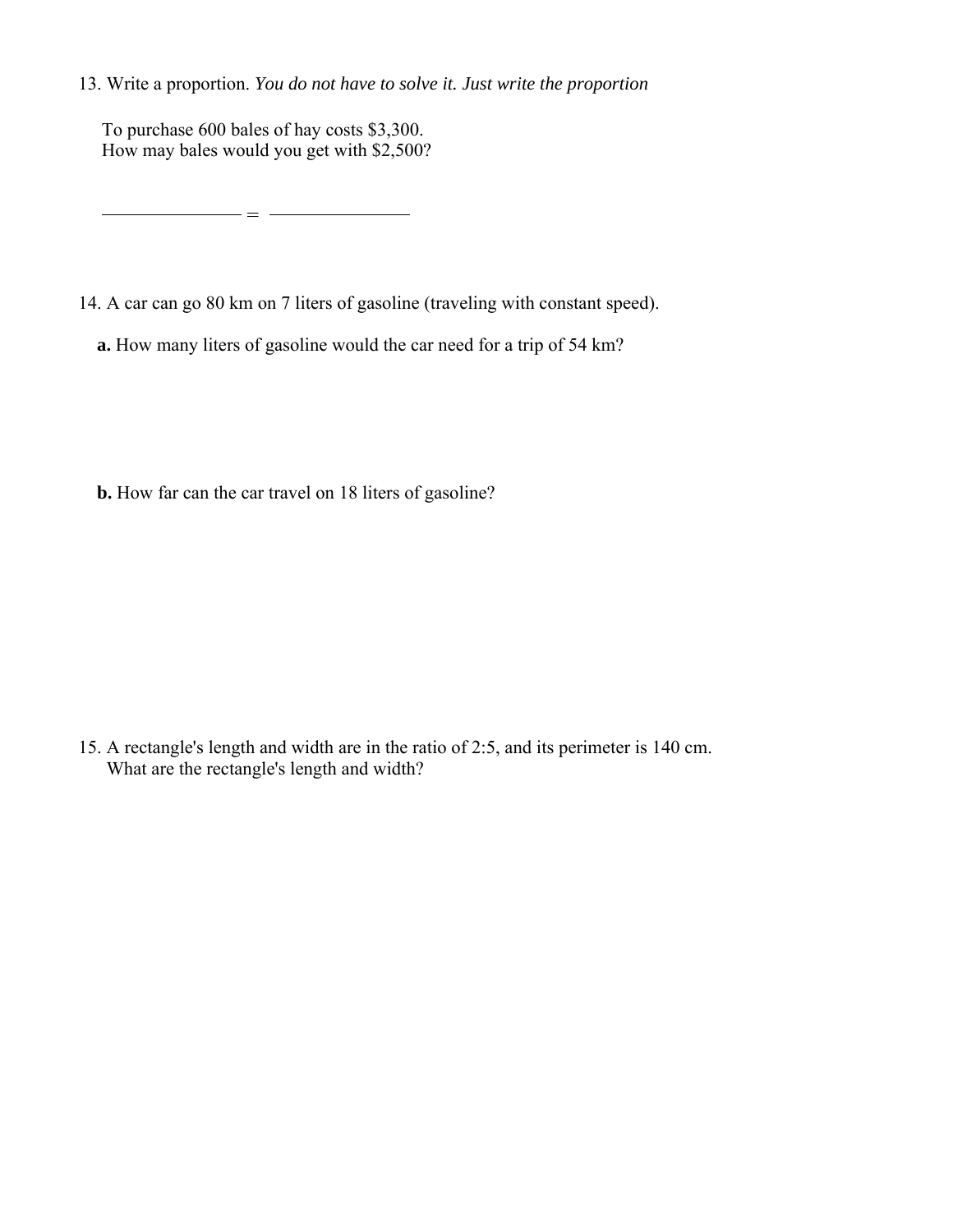| <b>Decimals</b>                          |                     |                          |  |
|------------------------------------------|---------------------|--------------------------|--|
| 16. Write as decimals.                   |                     |                          |  |
| <b>a.</b> three thousand ths             |                     | $\mathbf{b}$ . 12 tenths |  |
| $\epsilon$ . 67534 millionths            |                     | $d. 27$ ten-thousand ths |  |
| 17. Write as fractions or mixed numbers. |                     |                          |  |
| a. 0.034                                 | <b>b.</b> $0.03467$ | c. $3.92432$             |  |

### 18. Write in order from the smallest to the greatest.

| <b>a.</b> $0.017 \quad 0.701 \quad 0.0711$ | <b>b.</b> 1.000306 1.00404<br>1.0403 |
|--------------------------------------------|--------------------------------------|
|                                            |                                      |

## 19. Add mentally.

| а.             | b.                |                     |
|----------------|-------------------|---------------------|
| $0.4 + 0.7 =$  | $0.02 + 0.06 =$   | $0.009 + 0.007 =$   |
| $0.4 + 0.07 =$ | $0.02 + 0.0006 =$ | $0.00009 + 0.007 =$ |

20. Add or subtract mentally. Give your answers in decimals.

**a.**  $1\frac{4}{10} + 0.06$ **b.**  $0.1 + \frac{72}{100}$  $\frac{72}{100}$  **c.** 3.005 -  $\frac{2}{1000}$ 

21. Multiply mentally.

| <b>a.</b> $0.8 \times 7 =$     | <b>b.</b> $10 \times 0.0005 =$ | c. $400 \times 0.09 =$           |
|--------------------------------|--------------------------------|----------------------------------|
| <b>d.</b> $0.08 \times 0.07 =$ | <b>e.</b> $1000 \times 0.05 =$ | <b>f.</b> $0.012 \times 0.004 =$ |

22. Divide mentally.

| <b>a.</b> $0.036 \div 6 =$  | <b>b.</b> $3 \div 1000 =$ | c. $3.4 \div 100 =$           |
|-----------------------------|---------------------------|-------------------------------|
| <b>d.</b> $0.0048 \div 8 =$ | e. $0.07 \div 10 =$       | <b>f.</b> 710 $\div$ 1000 $=$ |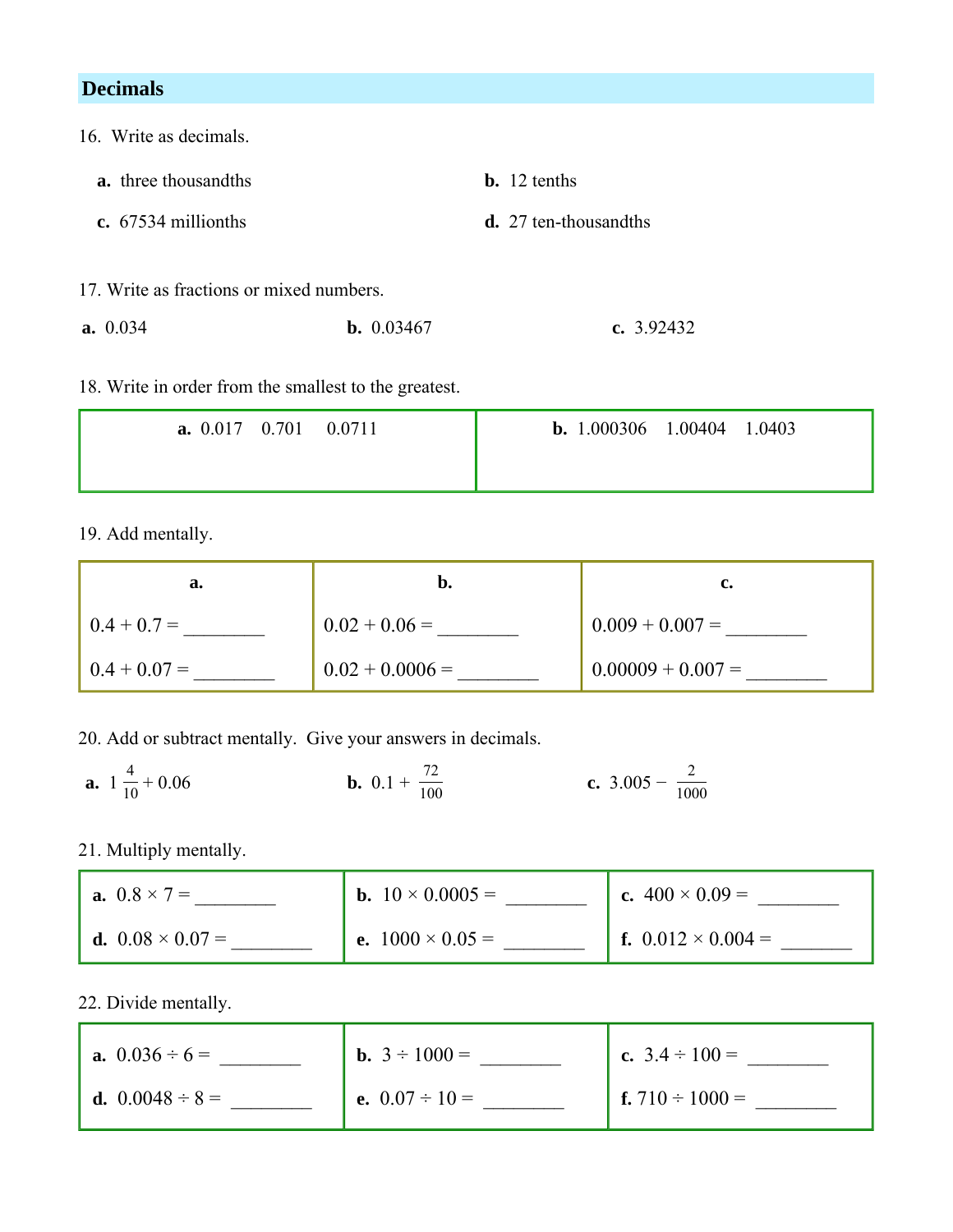## 23. Round to...

| Number:                           | 0.229748 | 1.056734 | 3.3349725 |
|-----------------------------------|----------|----------|-----------|
| three decimals                    |          |          |           |
| to the nearest ten-<br>thousandth |          |          |           |

# 24. Find the value of the expression 6*y* when

| <b>a.</b> $y = 0.02$ | <b>b.</b> $y = 0.0002$ | c. $y = 0.00002$ |
|----------------------|------------------------|------------------|
|                      |                        |                  |

## 25. Calculate.

| $a. 0.93 + 1.3827$ | <b>b.</b> $5.612 - 3.284378$ | c. $2.3 \times 0.78$ |
|--------------------|------------------------------|----------------------|
|                    |                              |                      |
|                    |                              |                      |
|                    |                              |                      |
|                    |                              |                      |
|                    |                              |                      |

26. Write as decimals. Round to five decimal digits.

| <b>a.</b> $\frac{3}{7}$ | <b>b.</b> $1\frac{2}{3}$ |
|-------------------------|--------------------------|
|                         |                          |
|                         |                          |
|                         |                          |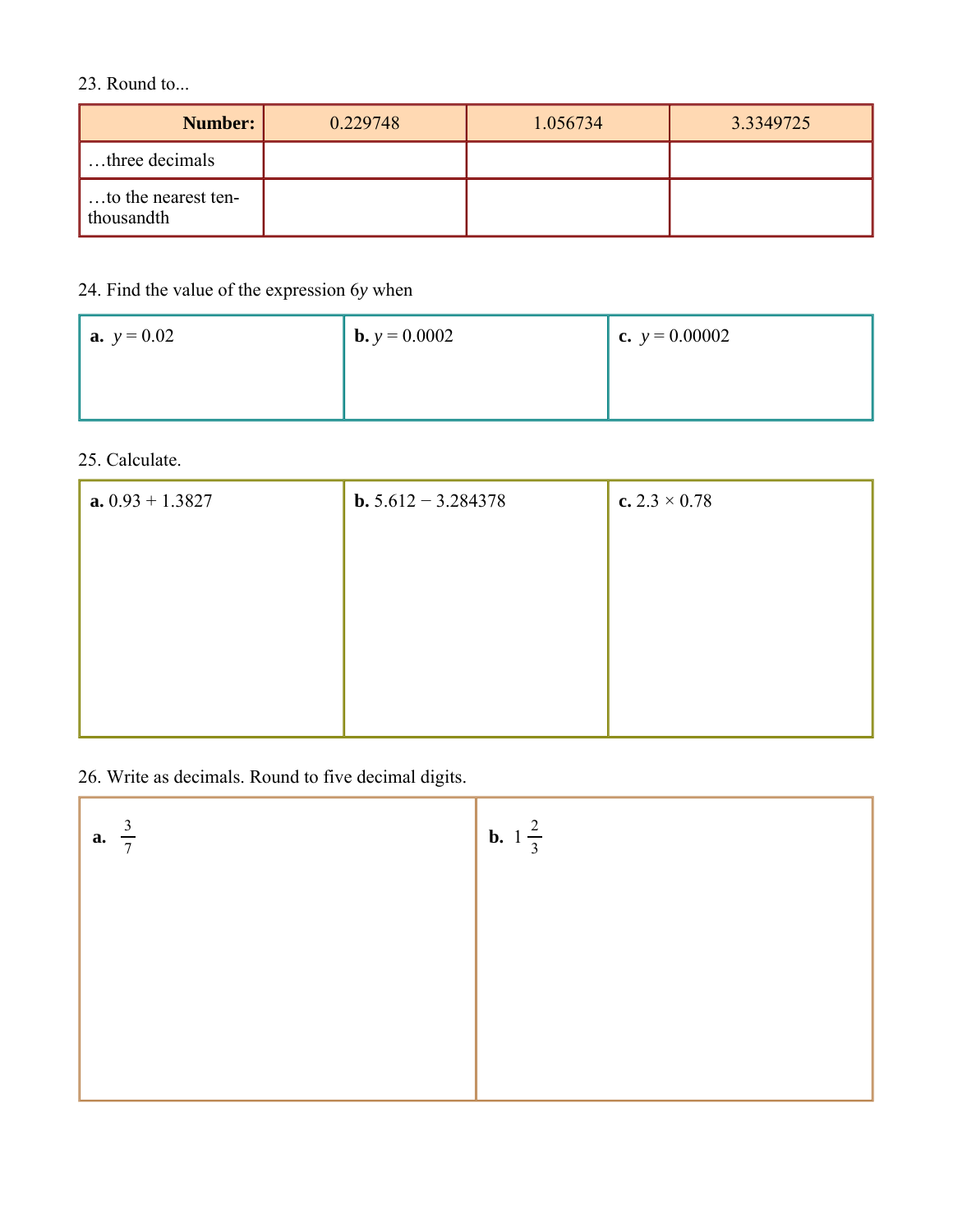27. Multiply both the dividend and the divisor so that you get a *whole-number divisor*. Then divide using long division. Round the answers to the nearest thousandth.

| <b>a.</b> $6.45 \div 0.3$ | <b>b.</b> $12.075 \div 0.05$ |
|---------------------------|------------------------------|
|                           |                              |
|                           |                              |
|                           |                              |
|                           |                              |
|                           |                              |
|                           |                              |

- 28. You are packing books that weigh 14 oz each into a box that must not weigh more than 9 pounds. How many books can you put into the box?
- 29. Convert to the given unit. You may need the space for calculations.
	- **a.**  $52 oz =$  lb
	- **b.**  $1.3 \text{ lb} = \underline{\hspace{2cm}}$  oz
	- **c.** 3.6 ft =  $\sin$
	- **d.** 76 in = ft
- 30. Convert the measurements to the given units.

**a.**  $125 \text{ cm} = \text{ m} = \text{ m} = \text{ m}$  **b.**  $300 \text{ g} = \text{ kg} = \text{ m}$ 

31. You need 300 ml of flour for a cake. A flour bag has 2 kg of flour, and 1 kg of flour equals 1.6 liters. How many cakes can you make from the bag of flour?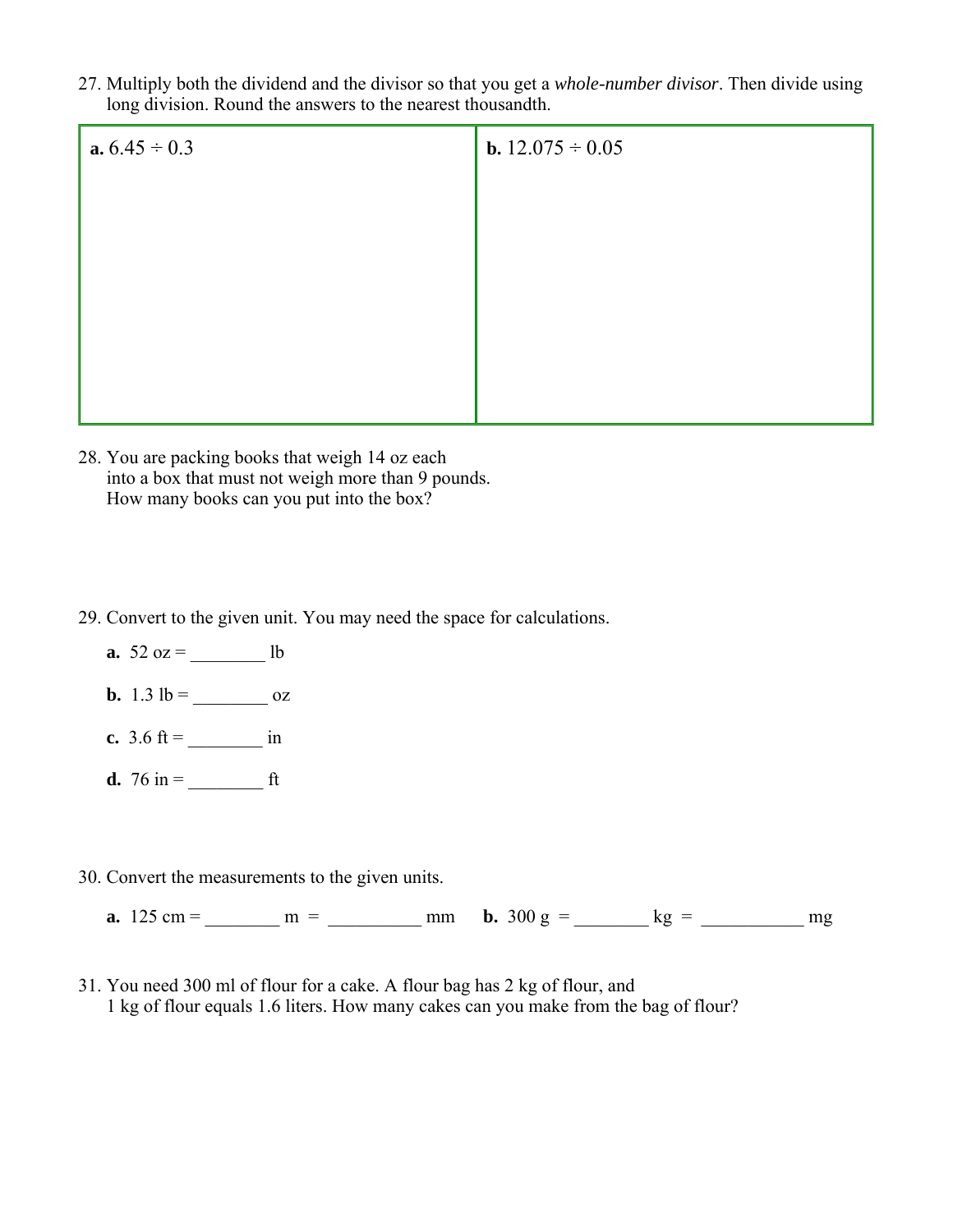32. A laptop weighs 3.3 kg, and its case weighs 650 grams. The airline has an 18-kg limit for your carry-on luggage. If you take the laptop with its case, how much weight is left for the rest of your carry-on luggage?

## **Number Theory**

33. Is 283 divisible by 24? Justify your answer.

| Divisible by |  |  |  |
|--------------|--|--|--|
| 2,966        |  |  |  |
|              |  |  |  |

| Divisible by |  |  |  |
|--------------|--|--|--|
| 5,845        |  |  |  |
|              |  |  |  |

34. Mark an 'x' if the number is divisible by 2, 3, 4, 5, 6, or 9.

### 35. Factor the following numbers to their prime factors.

| <b>a.</b> 22<br>/ | <b>b.</b> 65 | c. 48 |
|-------------------|--------------|-------|
|                   |              |       |
|                   |              |       |
|                   |              |       |
|                   |              |       |
|                   |              |       |

36. Find the greatest common factor of the given numbers.

**a.** 45 and 36 **b.** 40 and 200

37. Find the least common multiple for these pairs of numbers.

 **a.** 3 and 7 **b.** 9 and 12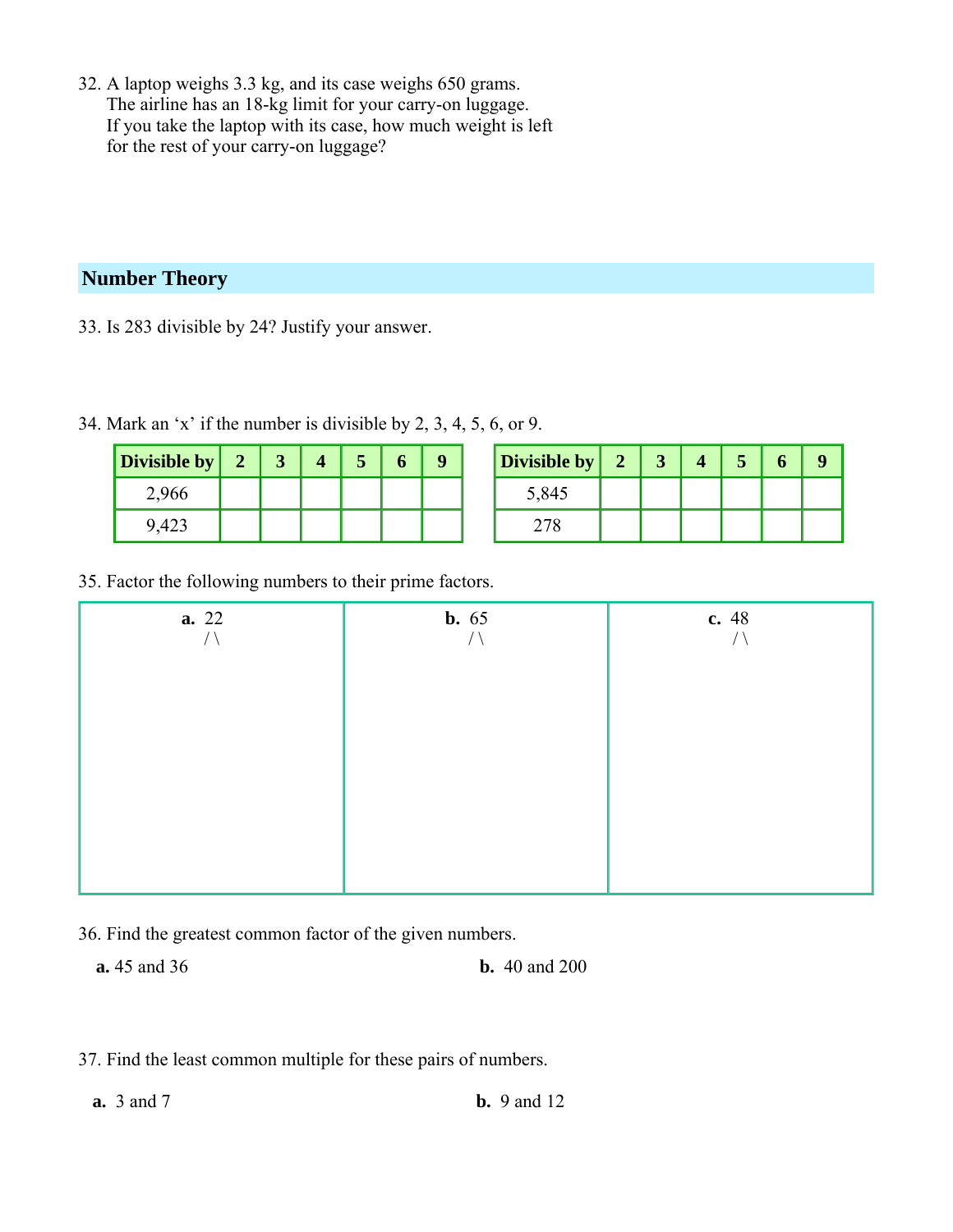# **Fractions**

38. If you can find an equivalent fraction, write it. If you can not, cross out the whole problem.

| a. | v, |  |  |
|----|----|--|--|
|----|----|--|--|

39. Add and subtract the fractions and mixed numbers.

**a.** 
$$
\frac{2}{5} + \frac{5}{6}
$$
 **b.**  $\frac{8}{9} - \frac{1}{3}$ 

**c.** 
$$
5\frac{1}{4} - 1\frac{1}{3}
$$
 **d.**  $3\frac{6}{7} + 4\frac{1}{4}$ 

40. Compare the fractions, and write  $\lt$ ,  $\gt$ , or  $=$  in the box.

 **a. b. c. d.** 

41. Is the following multiplication correct? If not, correct it.



42. How many 1 3/4-inch pieces can you cut from a string that is 33 1/2 inches long?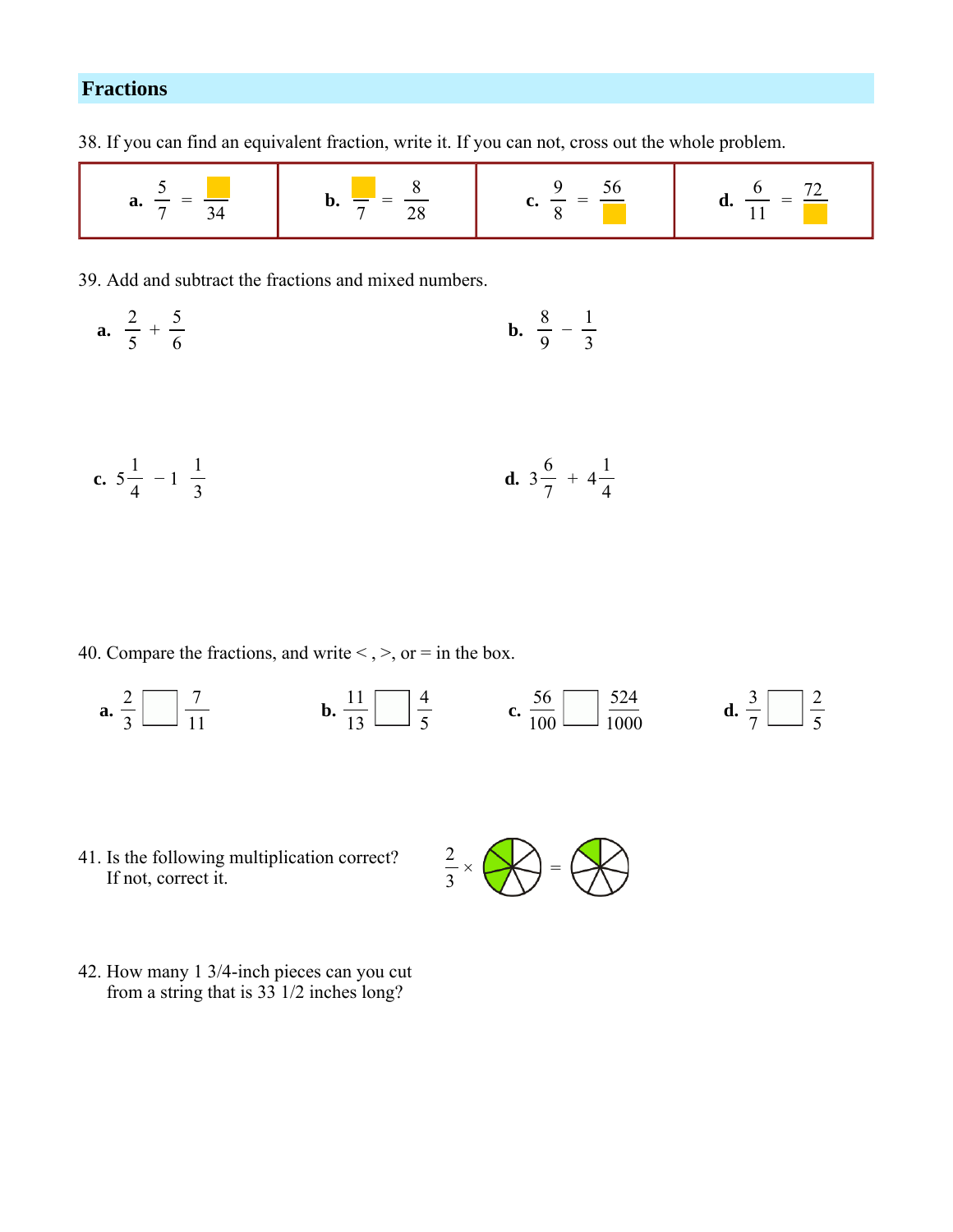43. Solve. Give your answer as a mixed number and in a simplified form.

| <b>a.</b> $\frac{5}{9} \times 4$      | <b>b.</b> $\frac{6}{7} \div \frac{2}{5}$     |
|---------------------------------------|----------------------------------------------|
| c. $\frac{3}{8} \times \frac{12}{15}$ | <b>d.</b> $5\frac{1}{2} \div 1\frac{11}{12}$ |

- 44. Dad used 1/7 of his \$1,785 to pay for rent. Of what was left, he used 1/5 to pay a grocery bill.
	- **a.** How much was the grocery bill?
	- **b.** How much money does Dad have left now?
- 45. Of a chess club's members, 2/5 are girls, and the rest are boys. There are 18 boys. How many members does the club have?
- 46. Mary's vegetable garden is 5 1/2 feet by 5 1/2 feet.
	- **a.** Find its area in square feet.
	- **b.** Find its area in square inches.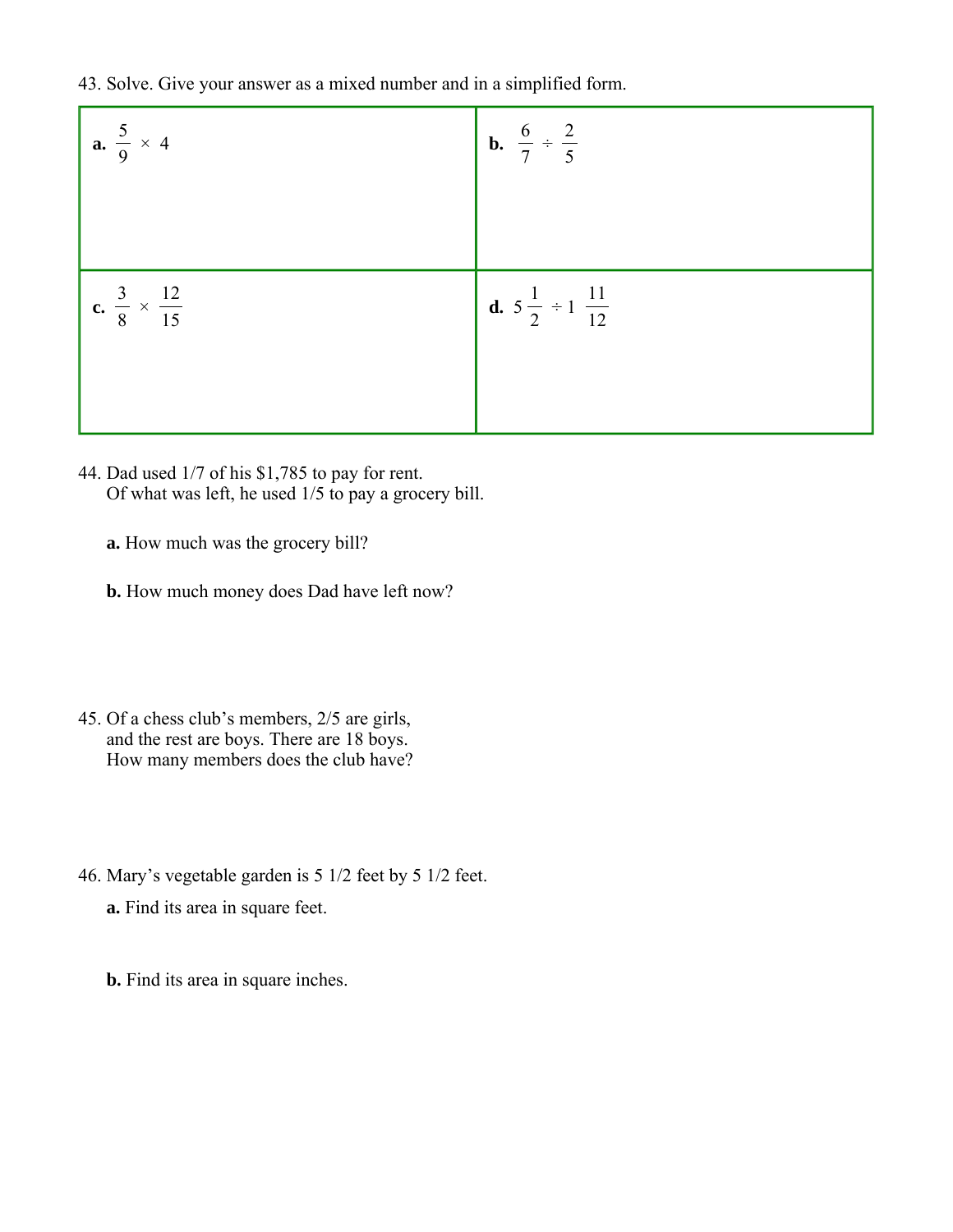- 47. A 3-ft board was cut into two pieces that were in the ratio of 1:7. How long is each of the pieces?
- 48. A rectangle with the sides of 2 1/4 in. and 2 in. is enlarged in a ratio of 2:3.
	- **a.** Find the lengths of the sides of the resulting larger rectangle. (Optionally, you can also draw the rectangles.)
	- **b.** Find the area of the resulting rectangle.

#### **Percent**

49. Write as percentages, fractions, and decimals.



50. Write as a percentage. Round your answers to the tenth of a percent.

**a.** 1/7

**b.** 13/20

51. Jeans cost \$20, but the store increased the price by 20%. What is the new price?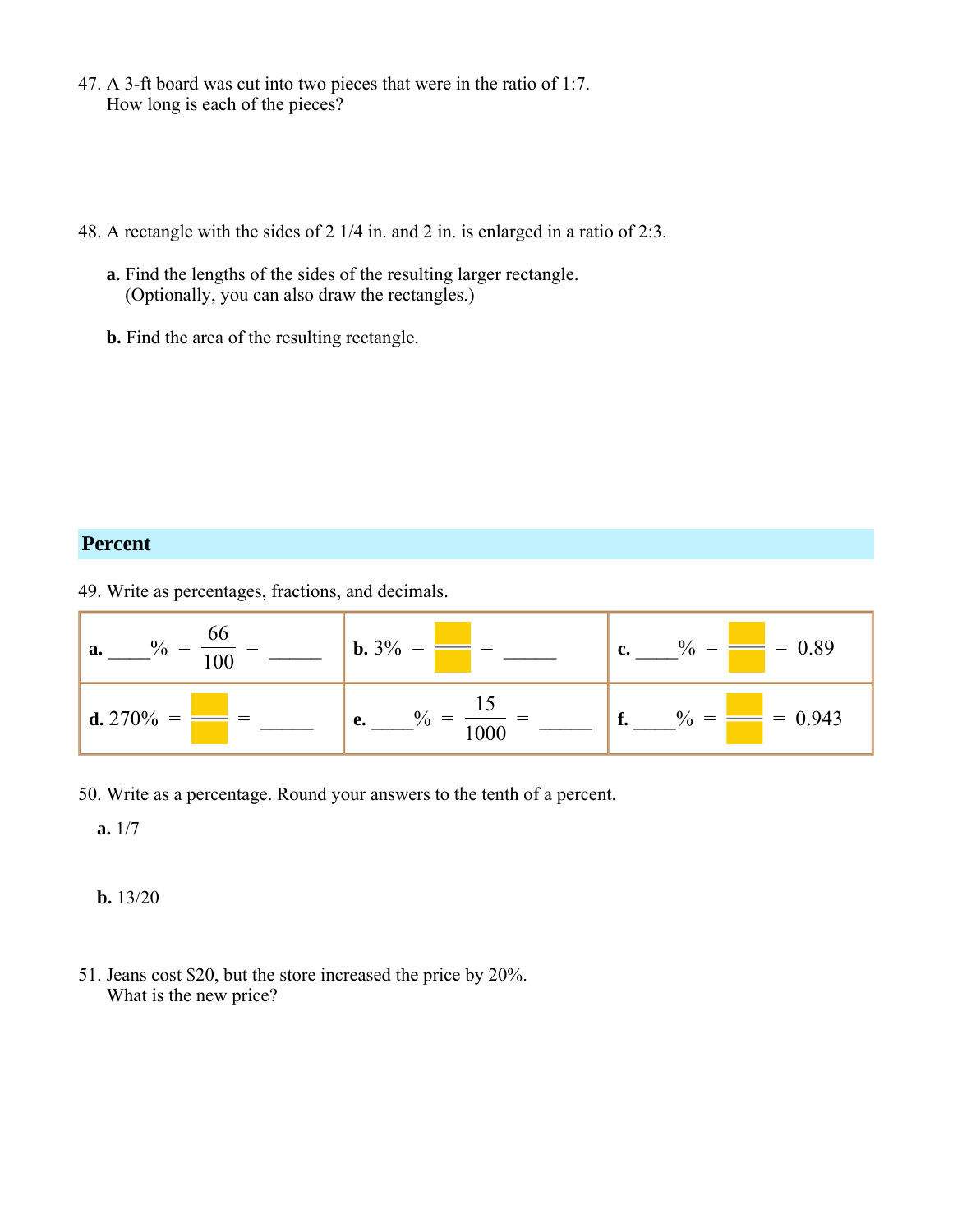52. Tina's book bag contains 12 fiction books and 4 non-fiction books. What percentage of the books are non-fiction?

53. Meredith is 160 cm tall. Jane's height is 90% of Meredith's height. How tall is Jane?

54. How much does a \$5.40 lunch cost if it is discounted by 10%?

55. Arthur and Jim are babies. Arthur is 64 cm long and Jim is 80 cm long. How many percent is Arthur's height of Jim's height?

56. A chess club had 15 members. Next year it has 20 members. How many percent was the increase?

57. The rent was \$200, and then it was lowered to \$190. What percent was the decrease?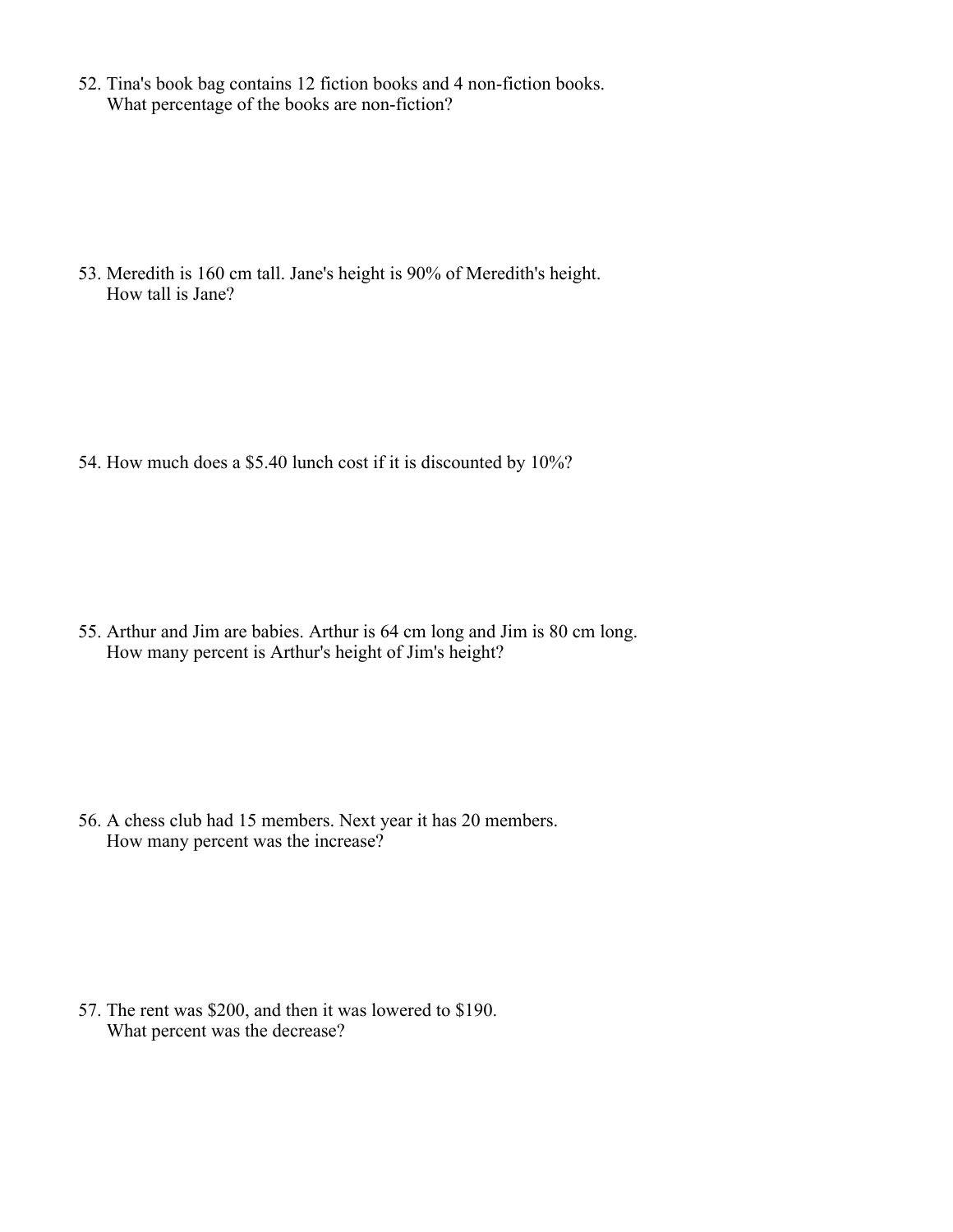## **Geometry**

58. The lines *l* and *m* are parallel. One angle in the figure is marked as 130°. How many degrees are angles A and B?

 $A = \circ$ ;  $B = \circ$ 



59. Two angles of a triangle measure 20° and 70°.

**a.** Is the triangle acute, right, or obtuse?

**b.** The side between the 20° and 70° angles measures 5 cm. Draw the triangle.

60. Mary is making a quilt using squares like the one on the right. What is the area of one of the small triangles in square centimeters?

In square millimeters?



61. The radius of a circle is 6 units. Which of the following expressions will give you the area of the circle? You do not have to calculate the area.

| $\mathbf{a.6} \pi$ | <b>b.</b> 6 $\pi^2$ | c. $36 \pi$ | d. 12 $\pi$ |
|--------------------|---------------------|-------------|-------------|
| e. $6/\pi$         | <b>f.</b> $6/\pi^2$ | g. $36/\pi$ | h. $12/\pi$ |

62. The radius of a circle is 10 cm. What is the circumference of the circle, to the nearest millimeter?

63. The triangles are similar. Calculate the side length marked with "x". **a.** 31 mm **b.** 314 mm **c.** 628 mm **d.** 63 mm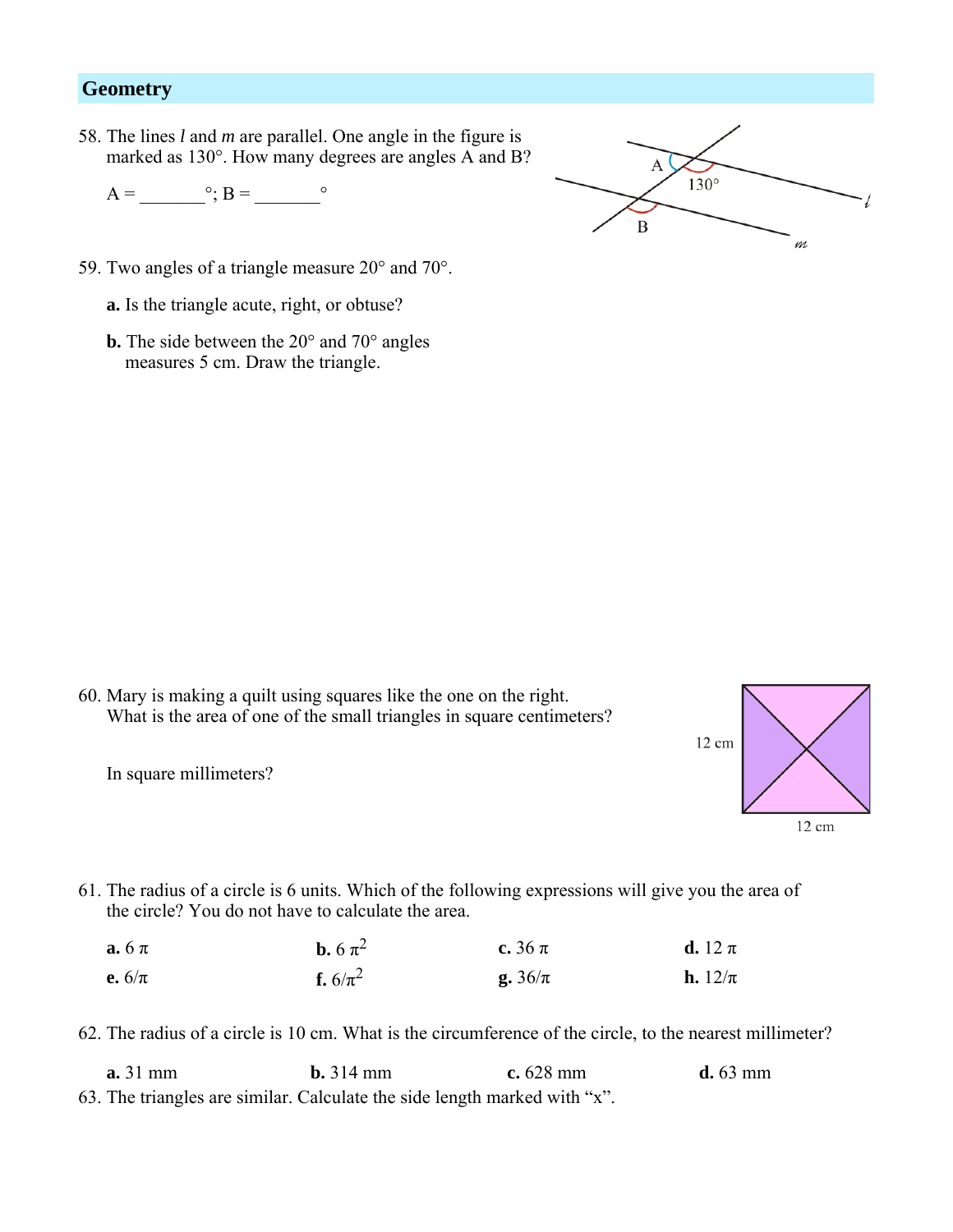

64. Find the total area of this shape.

65. Find the surface area of a cube with 3-cm sides.

66. Find the volume of this cylinder-shaped can. Use 3.14 for Pi.

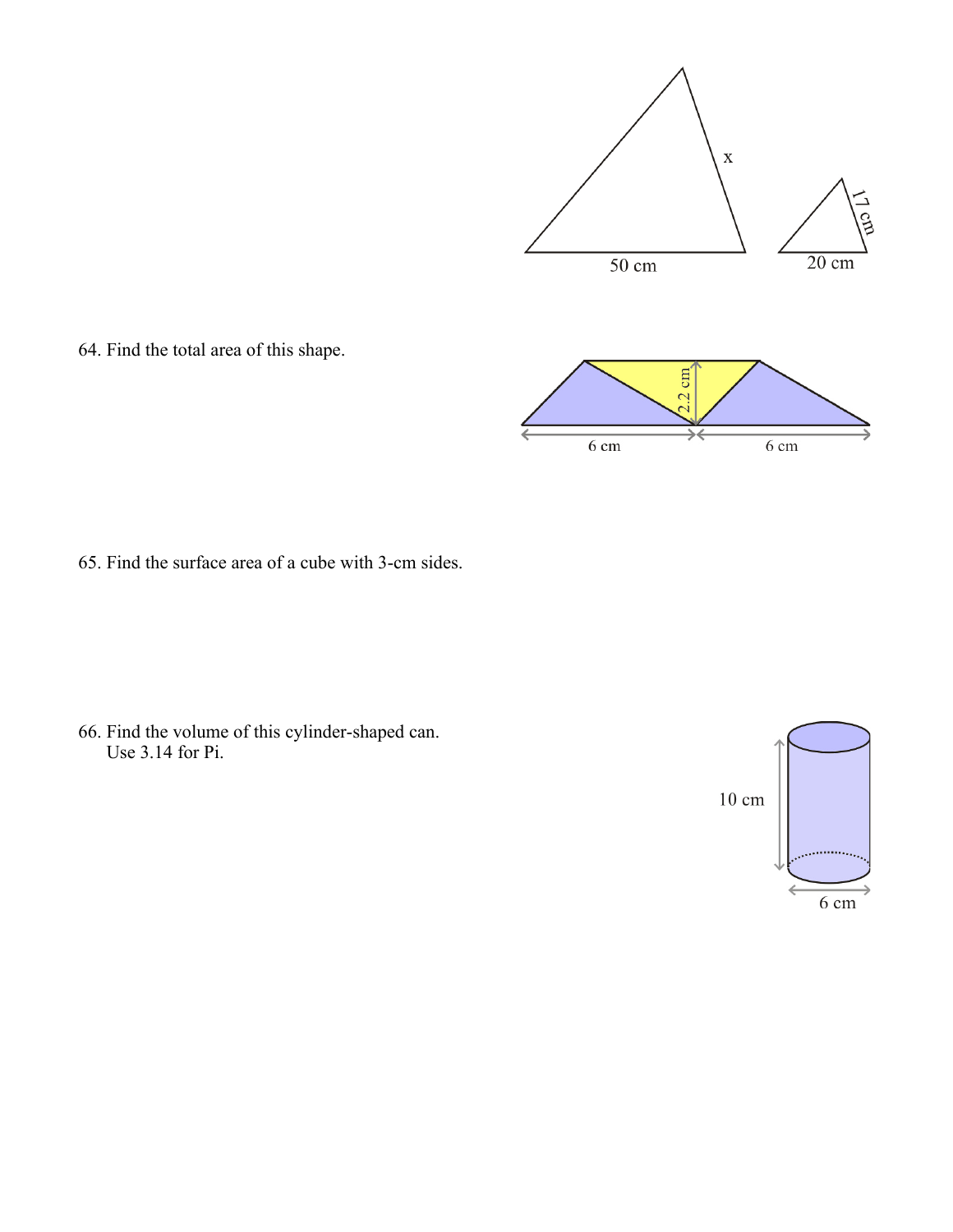## **Integers**

67. Order the numbers from the least to the greatest.

| <b>a.</b> 7 0 -9 -7 | <b>b.</b> $-13$ $-23$ $-10$ $-3$ |
|---------------------|----------------------------------|
|                     |                                  |
|                     |                                  |

68. Draw a number line jump for each addition or subtraction sentence.

 **a.** −10 + 6 = \_\_\_\_\_\_ **b.** −5 + 7 = \_\_\_\_\_\_  $-10 -9 -8 -7 -6 -5 -4 -3 -2 -1 0 1 2 3$ **c.**  $-1 - 5 =$  **d.**  $3 - 8 =$  $-10 -9 -8 -7 -6 -5 -4 -3 -2 -1 0 1 2 3$ 

69. Add and subtract.

| a.           |                 |               |             |
|--------------|-----------------|---------------|-------------|
| $3 + (-8) =$ | $(-6) + (-9) =$ | $12 + (-9) =$ | $4-(-2) =$  |
| $(-3) + 8 =$ | $6 - 9 =$       | $-6 - 5 =$    | $-4-(-2) =$ |

70. Multiply.

| $  \mathbf{a.} -3 \times (-5) =$ | <b>b.</b> $(-7) \times (-8) =$ | <b>c.</b> $(-2) \times 3 \times (-2) =$ |
|----------------------------------|--------------------------------|-----------------------------------------|
| $-3 \times 5 =$                  | $7 \times (-9) =$              | $-8 \times (-2) \times (-1) =$          |

71. Divide.

| $  \mathbf{a} \cdot -20 \div (-5) =$ | <b>b.</b> $(-48) \div (-4) =$ | $c. -72 \div 8 =$   |
|--------------------------------------|-------------------------------|---------------------|
| $33 \div (-3) =$                     | $21 \div (-7) =$              | $-150 \div (-10) =$ |

72. Find the missing numbers.

| <b>a.</b> $-5 +$ $= -10$ | <b>b.</b> 2 $\times$ = -14 | $(c. 3 - \_ = -2$  |
|--------------------------|----------------------------|--------------------|
| <b>d.</b> $-48 \div 56$  | <b>e.</b> $4 + 9 = 0$      | <b>f.</b> $-1 - 9$ |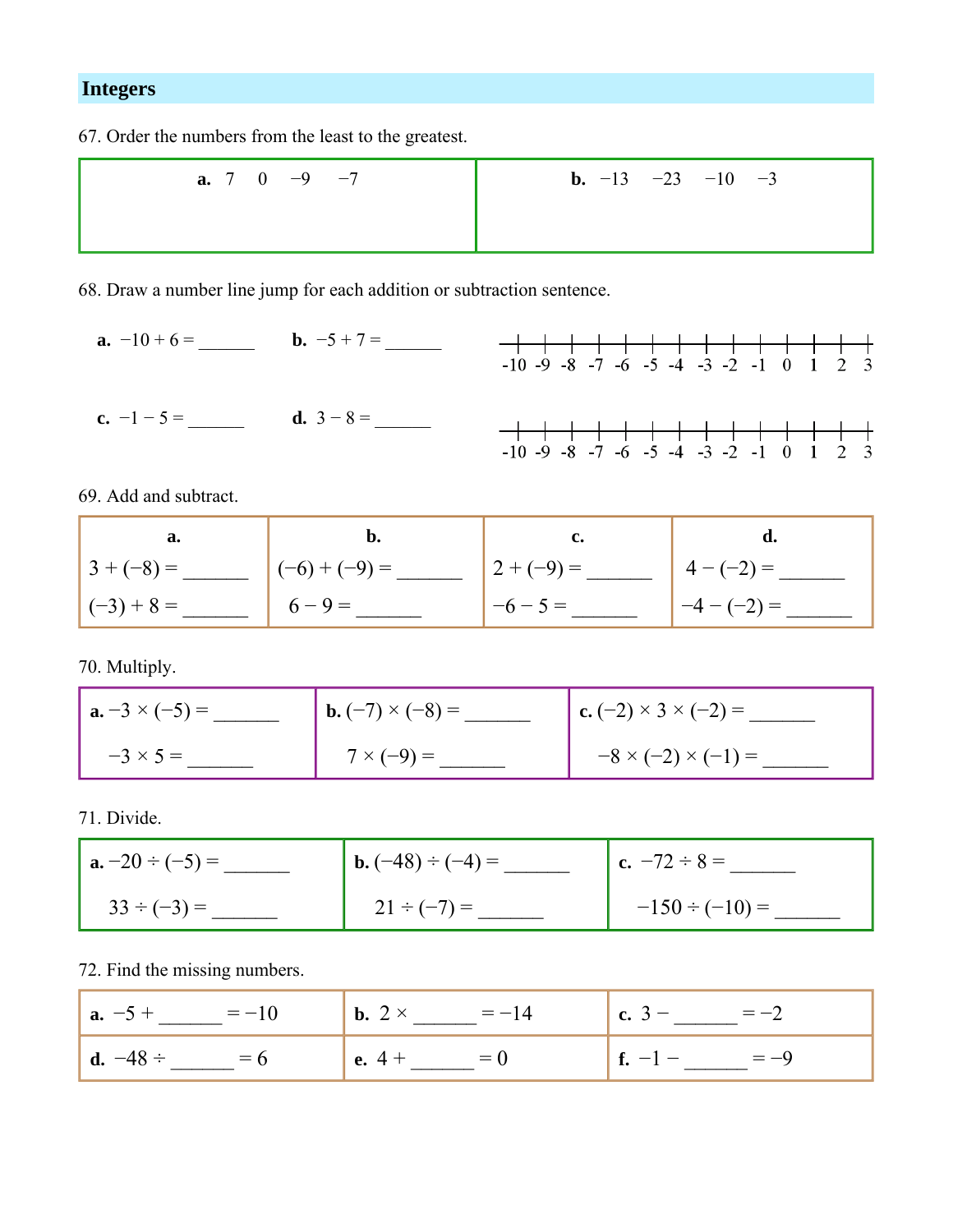73. Plot the points from the function  $y = 2 - x$ for the values of *x* listed in the table.

| $\mathbf{X}$ | $-6$                | $\begin{vmatrix} -5 & -4 & -3 & -2 & -1 & 0 \end{vmatrix}$ |  |  |  |
|--------------|---------------------|------------------------------------------------------------|--|--|--|
|              |                     |                                                            |  |  |  |
|              | $x$ 2 3 4 5 6 7 8 9 |                                                            |  |  |  |
|              |                     |                                                            |  |  |  |

|                                                        | y                                                 |
|--------------------------------------------------------|---------------------------------------------------|
|                                                        | 8                                                 |
|                                                        |                                                   |
|                                                        | 7                                                 |
|                                                        | 6                                                 |
|                                                        | 5                                                 |
|                                                        | $^{4}$                                            |
|                                                        | 3                                                 |
|                                                        | 2                                                 |
|                                                        | t                                                 |
|                                                        |                                                   |
| $-9 - 8 - 7 - 6 - 5 - 4$<br>$-2 - 1$<br>$-\frac{1}{2}$ | $\frac{1}{9}x$<br>8<br>5<br>7<br>2<br>6<br>3<br>Δ |
|                                                        | $\div$                                            |
|                                                        | $-2$                                              |
|                                                        | $-3$                                              |
|                                                        | $-4$                                              |
|                                                        | $-5$                                              |
|                                                        | -6                                                |
|                                                        | $-7$<br>$-8$                                      |

## **Statistics & Probability**

- 74. You pick randomly one marble from these marbles. Find the probabilities:
	- **a.** P(yellow)
	- **b.** P(not red)
	- **c.** (blue or red)
- 75. You pick randomly one marble, and put it back. Then you pick another marble. Find the probabilities:
	- **a.** P(blue; blue)
	- **b.** P(not yellow; not yellow)
- 76. If possible, find the mean, median, and mode of the data sets.
	- **a.** blue, blue, blue, blue, red, red, green, yellow, yellow, yellow

mean \_\_\_\_\_\_\_\_ median \_\_\_\_\_\_\_ mode \_\_\_\_\_\_\_

**b.** 6, 8, 10, 10, 10, 11, 11, 12, 13, 16

mean \_\_\_\_\_\_\_\_ median \_\_\_\_\_\_\_ mode \_\_\_\_\_\_\_